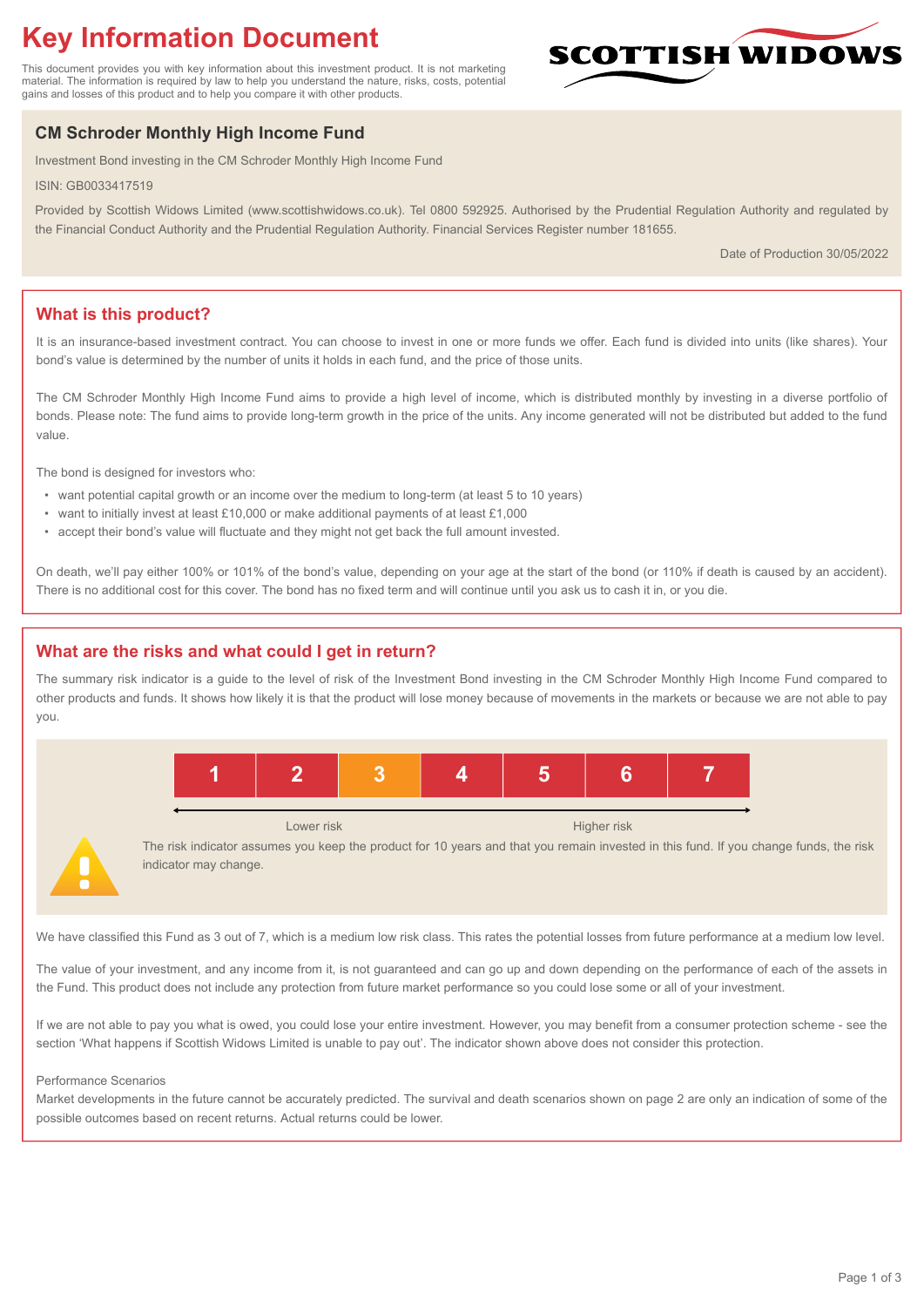

#### **What are the risks and what could I get in return? (continued)**

This table shows the money you could get back over the next 10 years, under different scenarios, assuming that you invest £10,000. The figures below assume no withdrawals are taken and do not allow for any Large Fund Bonus which may apply. The scenarios shown illustrate how your investment could perform. You can compare them with the scenarios of other products. The scenarios presented are an estimate of future performance based on evidence from the past on how the value of this investment varies, and are not an exact indicator. What you get will vary depending on how the market performs and how long you keep the investment. The stress scenario shows what you might get back in extreme market circumstances, and it does not take into account the situation where we are not able to pay you. The death scenario assumes investments perform in line with the moderate scenario.

The figures shown include all the costs of the product itself, but may not include all the costs that you pay to your adviser. The figures do not take into account your personal tax situation, which may also affect how much you get back. Before deciding to invest, you should read the Additional Information Document for more information on the risks and what you might get back. See page 2 for information on how the performance scenarios are calculated.

| <b>Investment £10,000</b> |                                                    |          |          |                                             |  |  |
|---------------------------|----------------------------------------------------|----------|----------|---------------------------------------------|--|--|
|                           | 1 year                                             |          | 5 years  | 10 years<br>(Recommended<br>holding period) |  |  |
| <b>Survival Scenarios</b> |                                                    |          |          |                                             |  |  |
| <b>Stress scenario</b>    | What you might get back after costs                | £5,680   | £7,776   | £6,986                                      |  |  |
|                           | $-43.20%$<br>Average return each year              |          | $-4.91%$ | $-3.52%$                                    |  |  |
| Unfavourable scenario     | What you might get back after costs<br>£9,446      |          | £9,338   | £9,619                                      |  |  |
|                           | Average return each year                           | $-5.54%$ | $-1.36%$ | $-0.39%$                                    |  |  |
| Moderate scenario         | What you might get back after costs                | £10,153  | £10,956  | £12,050                                     |  |  |
|                           | Average return each year                           | 1.53%    | 1.84%    | 1.88%                                       |  |  |
| Favourable scenario       | What you might get back after costs                | £10,872  | £12,807  | £15,040                                     |  |  |
|                           | Average return each year                           | 8.72%    | 5.07%    | 4.17%                                       |  |  |
| <b>Death scenarios</b>    |                                                    |          |          |                                             |  |  |
| Insured event             | What your beneficiaries might get back after costs | £10,254  | £11,065  | £12,170                                     |  |  |

#### **What happens if Scottish Widows is unable to pay out?**

Your Plan is fully covered by the Financial Services Compensation Scheme. More information about compensation arrangements is available from the Financial Services Compensation Scheme, who can be contacted on 0800 678 1100 or 0207 741 4100 or via their website at www.fscs.org.uk

# **What are the costs?**

The Reduction in Yield (RIY) shows what impact the total costs you pay will have on the investment return you might get. The total costs take into account one-off, ongoing and incidental costs. The amounts shown here are the cumulative costs of the product itself, for three different holding periods. The monetary figures shown assume you invest £10,000 and investments perform in line with the moderate scenario. The figures are estimates and may change in the future. The person selling you or advising you about this product may charge you other costs. If so, this person will provide you with information about these costs, and show you the impact that all costs will have on your investment over time.

| Investment £10,000              |                             |                              |                            |  |  |  |
|---------------------------------|-----------------------------|------------------------------|----------------------------|--|--|--|
| <b>Scenarios</b>                | If you cash in after 1 year | If you cash in after 5 years | If you cash in at 10 years |  |  |  |
| Total costs                     | £226                        | £934                         | £1,824                     |  |  |  |
| Impact on return (RIY) per year | 2.25%                       | 1.84%                        | 1.79%                      |  |  |  |